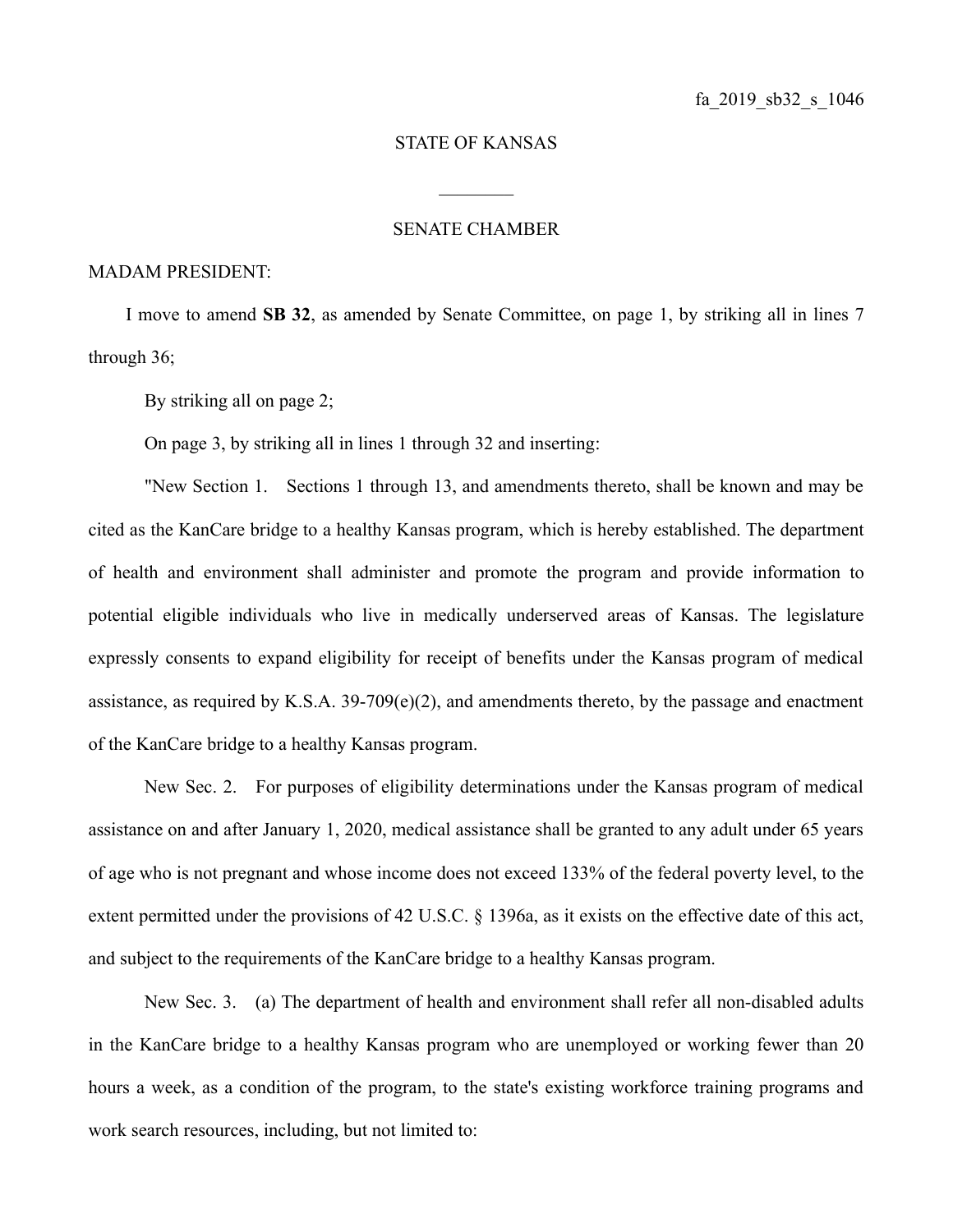(1) The Kansasworks program administered by the department of commerce; or

(2) the generating opportunities to attain lifelong success program administered by the Kansas department for children and families.

(b) The KanCare bridge to a healthy Kansas program application shall:

(1) Screen applicants for education status;

(2) screen applicants for employment status; and

(3) require applicants to acknowledge the referral required by subsection (a).

(c) Full-time students shall be exempted from the referral required by subsection (a) for each year they are enrolled in a postsecondary education institution or technical school.

(d) Parents with minor children in the home may be exempted from the referral required by subsection (a) at the discretion of the department of health and environment.

New Sec. 4. (a) The department of health and environment may establish a health insurance coverage premium assistance program for individuals who meet the following requirements:

(1) The individual has an annual household income of not more than 133% of the federal income poverty level, based on the modified adjusted gross income provisions set forth in section  $2001(a)(1)$  of the federal patient protection and affordable care act; or

(2) the individual is eligible for health insurance coverage through an employer but cannot afford the health insurance coverage premiums.

(b) A program established under this section must:

(1) Contain eligibility requirements that are the same as in sections 2 and 3, and amendments thereto; and

(2) provide that an individual's payment for a health insurance coverage premium may not exceed 2% of the individual's annual income.

New Sec. 5. A denial of federal approval and federal financial participation that applies to any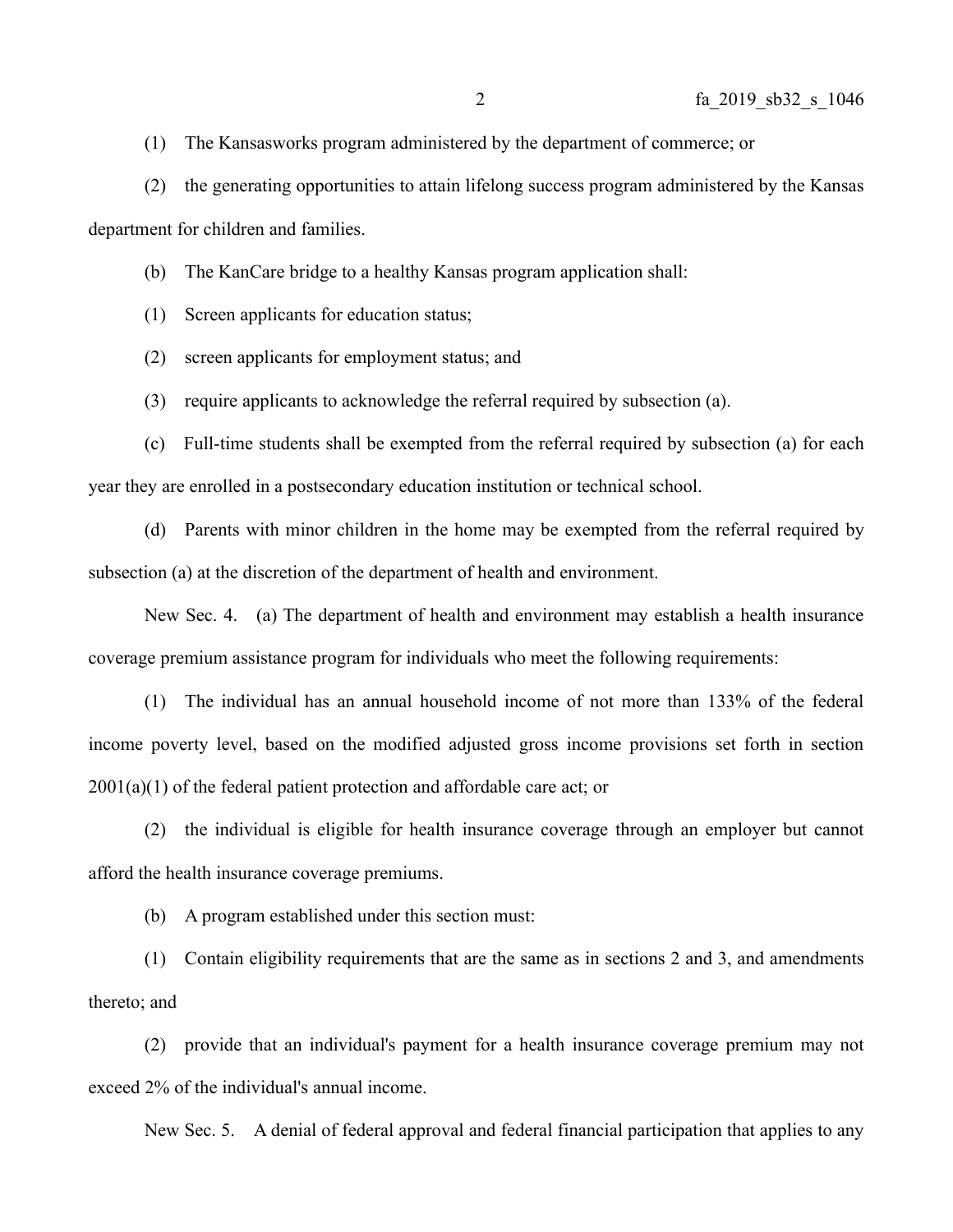part of the KanCare bridge to a healthy Kansas program shall not prohibit the department of health and environment from implementing any other part of the program that is federally approved for federal financial participation or does not require federal approval or federal financial participation.

New Sec. 6. The department of health and environment shall submit to the centers for medicare and medicaid services of the United States department of health and human services any state plan amendment, waiver request or other approval request necessary to implement the KanCare bridge to a healthy Kansas program.

New Sec. 7. (a) All moneys collected or received by the secretary of health and environment from drug rebates connected to KanCare bridge to a healthy Kansas program beneficiaries shall be remitted to the state treasurer in accordance with the provisions of K.S.A. 75-4215, and amendments thereto. Upon receipt of each such remittance, the state treasurer shall deposit the entire amount in the state treasury to the credit of the KanCare bridge to a healthy Kansas drug rebate fund.

(b) There is hereby created in the state treasury the KanCare bridge to a healthy Kansas program drug rebate fund as a reappropriating fund. Moneys in the KanCare bridge to a healthy Kansas program drug rebate fund shall be expended for the purpose of medicaid medical assistance payments for KanCare bridge to a healthy Kansas program beneficiaries. All expenditures from the KanCare bridge to a healthy Kansas program drug rebate fund shall be made in accordance with appropriation acts upon warrants of the director of accounts and reports issued pursuant to vouchers approved by the secretary of health and environment or the secretary's designee.

(c) The KanCare bridge to a healthy Kansas program drug rebate fund shall be used for the purposes set forth in the KanCare bridge to a healthy Kansas program and for no other governmental purposes. It is the intent of the legislature that the fund shall remain intact and inviolate for the purposes set forth in the KanCare bridge to a healthy Kansas program, and moneys in the fund shall not be subject to the provisions of K.S.A. 75-3722, 75-3725a and 75-3726a, and amendments thereto.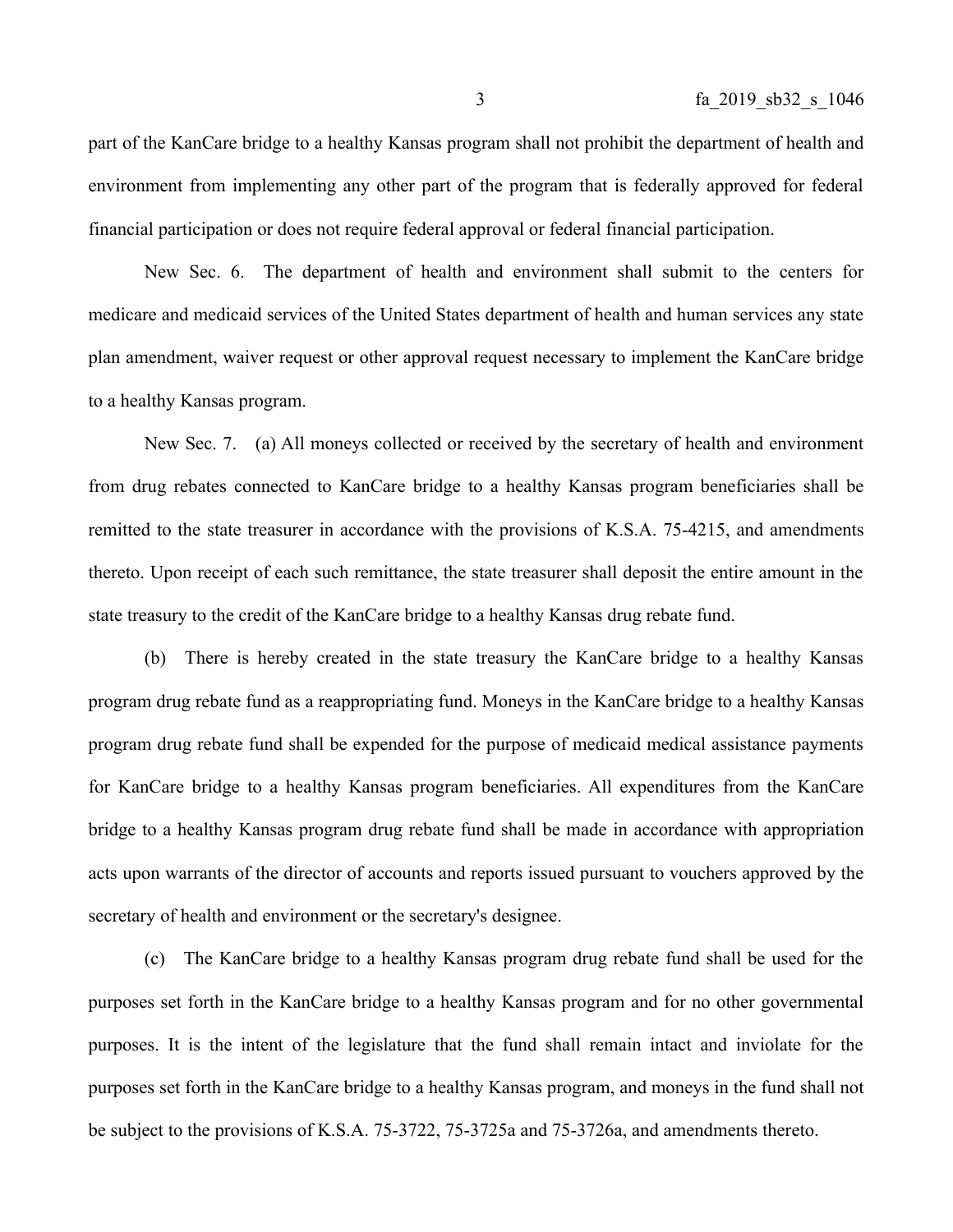(d) On or before the  $10<sup>th</sup>$  day of each month, the director of accounts and reports shall transfer from the state general fund to the KanCare bridge to a healthy Kansas program drug rebate fund interest earnings based on:

(1) The average daily balance of moneys in the KanCare bridge to a healthy Kansas program drug rebate fund for the preceding month; and

(2) the net earnings rate of the pooled money investment portfolio for the preceding month.

(e) On or before January 11, 2021, and on or before the first day of the regular session of the legislature each year thereafter, the secretary of health and environment shall prepare and deliver a report to the legislature that summarizes all expenditures from the KanCare bridge to a healthy Kansas program drug rebate fund, fund revenues and recommendations regarding the adequacy of the fund to support necessary KanCare bridge to a healthy Kansas program expenditures.

New Sec. 8. (a) All moneys collected or received by the secretary of health and environment for privilege fees collected pursuant to K.S.A. 40-3213, and amendments thereto, connected to KanCare bridge to a healthy Kansas program beneficiaries shall be remitted to the state treasurer in accordance with the provisions of K.S.A. 75-4215, and amendments thereto. Upon receipt of each such remittance, the state treasurer shall deposit the entire amount in the state treasury to the credit of the KanCare bridge to a healthy Kansas program privilege fee fund.

(b) There is hereby created in the state treasury the KanCare bridge to a healthy Kansas program privilege fee fund as a reappropriating fund. Moneys in the KanCare bridge to a healthy Kansas program privilege fee fund shall be expended for the purpose of medicaid medical assistance payments for KanCare bridge to a healthy Kansas program beneficiaries. All expenditures from the KanCare bridge to a healthy Kansas privilege fee fund shall be made in accordance with appropriation acts upon warrants of the director of accounts and reports issued pursuant to vouchers approved by the secretary of health and environment or the secretary's designee.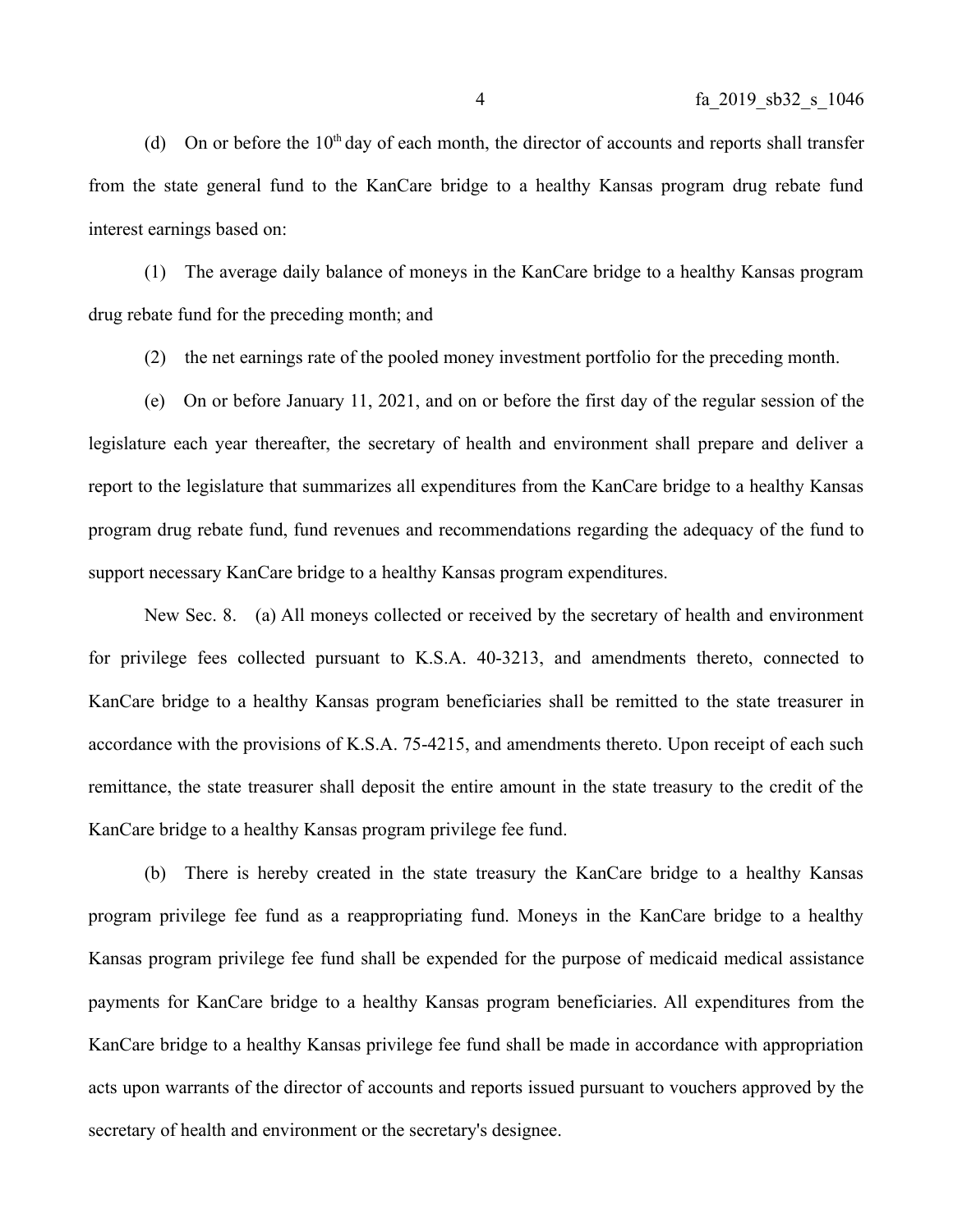(c) The KanCare bridge to a healthy Kansas privilege fee fund shall be used for the purposes set forth in the KanCare bridge to a healthy Kansas program and for no other governmental purposes. It is the intent of the legislature that the fund shall remain intact and inviolate for the purposes set forth in the KanCare bridge to a healthy Kansas program, and moneys in the fund shall not be subject to the provisions of K.S.A. 75-3722, 75-3725a and 75- 3726a, and amendments thereto.

(d) On or before the  $10<sup>th</sup>$  day of each month, the director of accounts and reports shall transfer from the state general fund to the KanCare bridge to a healthy Kansas privilege fee fund interest earnings based on:

(1) The average daily balance of moneys in the KanCare bridge to a healthy Kansas privilege fee fund for the preceding month; and

(2) the net earnings rate of the pooled money investment portfolio for the preceding month.

(e) On or before January 11, 2021, and on or before the first day of the regular session of the legislature each year thereafter, the secretary of health and environment shall prepare and deliver a report to the legislature that summarizes all expenditures from the KanCare bridge to a healthy Kansas privilege fee fund, fund revenues and recommendations regarding the adequacy of the fund to support necessary KanCare bridge to a healthy Kansas program expenditures.

New Sec. 9. (a) On or before January 11, 2021, and on or before the first day of the regular session of the legislature each year thereafter, the secretary of health and environment shall prepare and deliver a report to the legislature that summarizes the cost savings achieved by the state from the movement of beneficiaries from the KanCare program to the KanCare bridge to a healthy Kansas program, including, but not limited to, the MediKan program, the medically needy spend-down program and the breast and cervical cancer program.

(b) State cost savings shall be determined by calculating the cost of beneficiaries if services were provided in the KanCare program less the cost of services provided to beneficiaries under the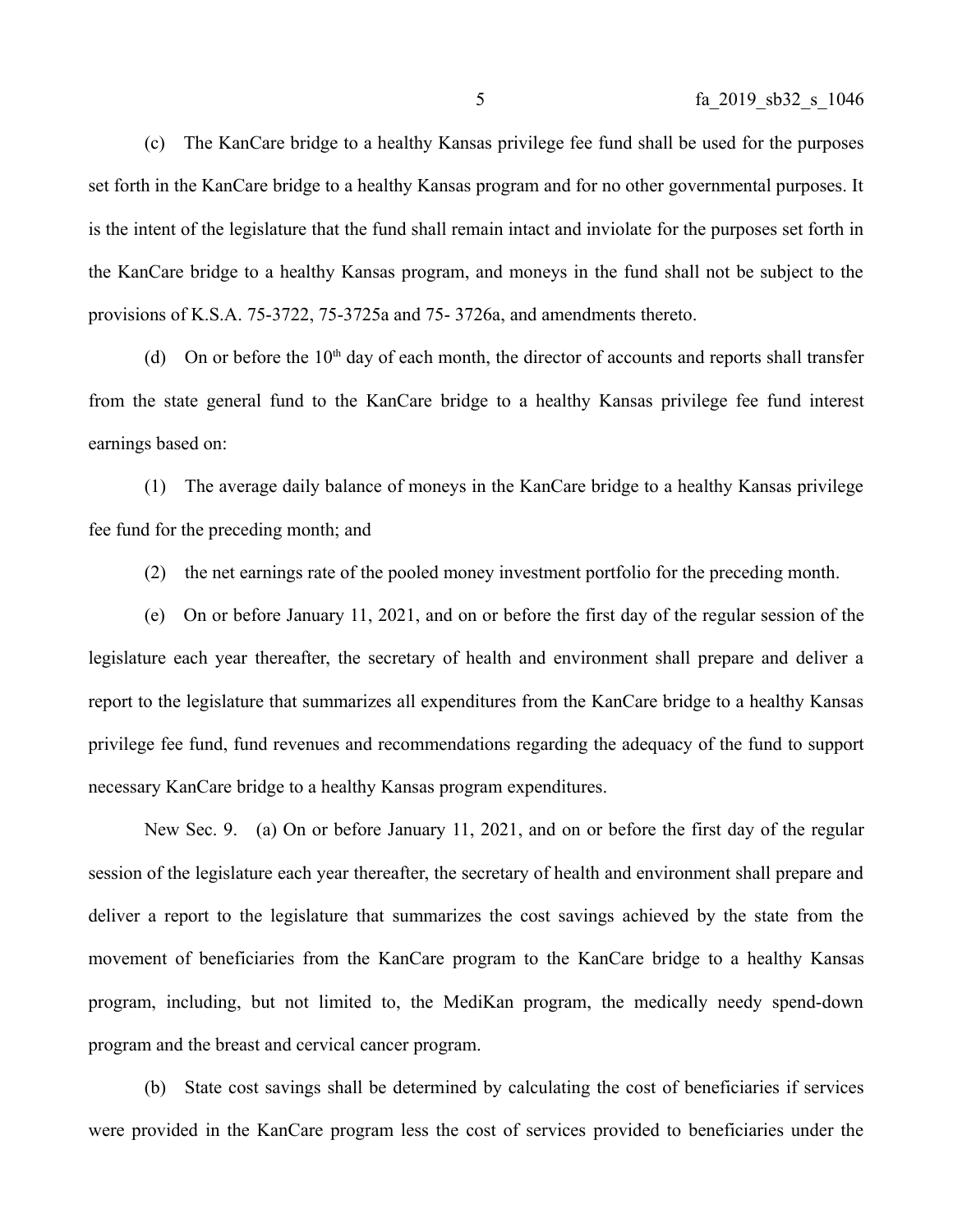KanCare bridge to a healthy Kansas program.

New Sec. 10. On or before January 11, 2021, and on or before the first day of the regular session of the legislature each year thereafter, the secretary of corrections shall prepare and deliver a report to the legislature that identifies cost savings to the state from the use of the KanCare bridge to a healthy Kansas program to cover inmate inpatient hospitalization.

New Sec. 11. On or before February 15 of each year, the secretary of health and environment shall present a report to the house committee on appropriations and the senate committee on ways and means that summarizes the costs for the KanCare bridge to a healthy Kansas program and the cost savings and additional revenues identified in sections 7 through 9, and amendments thereto.

New Sec. 12. (a) There is hereby established the KanCare bridge to a healthy Kansas working group.

(b) The working group is charged with identifying non-state general fund sources to fund any shortfall of the KanCare bridge to a healthy Kansas program, identified by the secretary of health and environment in section 11, and amendments thereto.

(c) The working group shall be composed of the following members:

(1) Two members of the house of representatives appointed by the speaker of the house of representatives;

(2) one member of the house of representatives appointed by the minority leader of the house of representatives;

(3) two members of the senate appointed by the president of the senate;

(4) one member of the senate appointed by the minority leader of the senate;

(5) one representative from the Kansas hospital association;

(6) one representative from the Kansas medical society;

(7) one representative from the community care network of Kansas;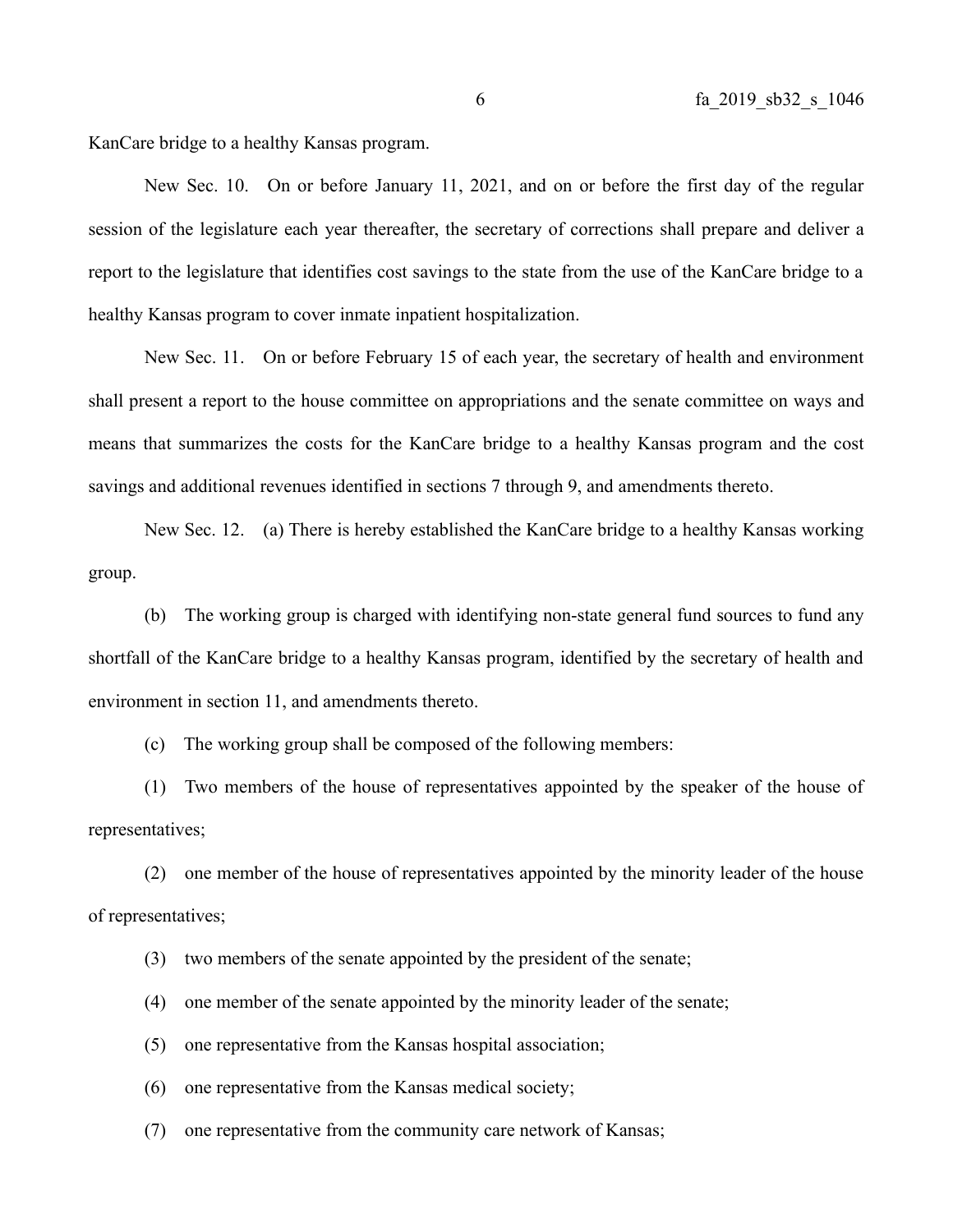(8) one representative from the Kansas academy of family physicians;

(9) one representative from the association of community mental health centers of Kansas;

(10) one representative from the Kansas dental association;

(11) one representative from the Kansas emergency medical services association;

(12) one representative from the Kansas optometric association;

(13) one representative from the Kansas pharmacist's association; and

(14) one representative of KanCare bridge to a healthy Kansas program consumers from alliance for a healthy Kansas.

(d) The chairperson of the working group shall be elected by the members of the working group:

(1) From members of the working group from the house of representatives in even-numbered years; and

(2) from members of the working group from the senate in odd-numbered years.

(e) Legislative staff shall provide such assistance as may be requested by the working group.

(f) (1) Legislative members attending a meeting of the working group or a subcommittee meeting thereof shall receive compensation and travel expenses and subsistence expenses or allowances as provided in K.S.A. 75-3212, and amendments thereto.

(2) Non-legislative members shall not receive compensation, subsistence allowance, mileage or associated expenses from the state for attending a meeting or subcommittee meeting of the working group.

(h) The working group shall meet no fewer than two times in any given calendar year.

(i) A quorum of the working group shall be nine members, of which at least four shall be legislative members of the working group.

(j) The working group shall report to the legislature on or before March 15 of each year with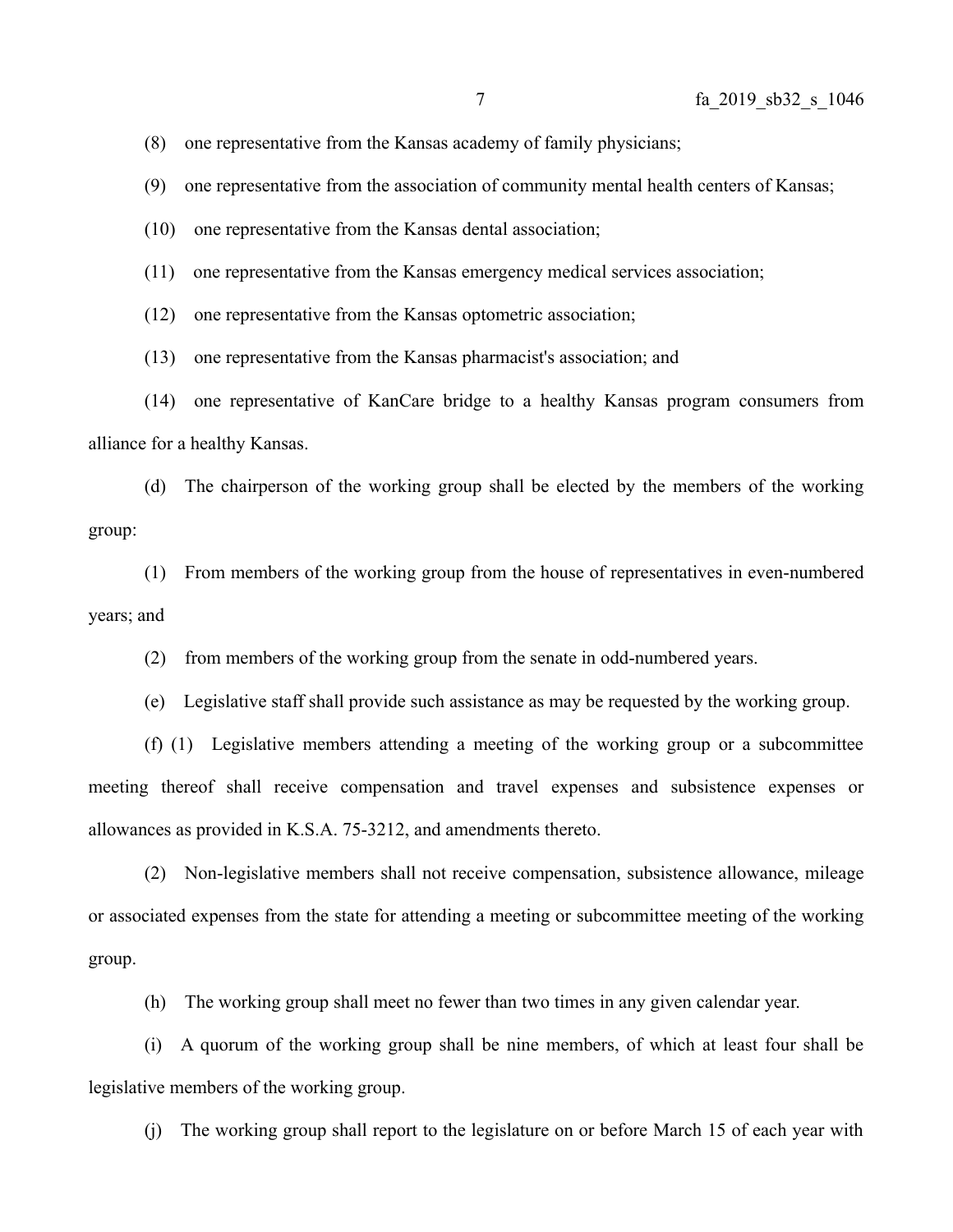recommendations for funding the KanCare bridge to a healthy Kansas program, as necessary.

New Sec. 13. If, at any point, the percentages of federal medical assistance available to the program for coverage of program participants described in section  $1902(a)(10)(A)(i)(VIII)$  of the federal social security act are less than the percentages provided for in section  $1201(b)(1)(A)$  through (E) of the federal health care and education reconciliation act of 2010, as it exists on the effective date of this act, the department of health and environment may terminate the KanCare bridge to a healthy Kansas program over a 12-month period, beginning on the first day that the federal medical assistance percentages fall below such amount.

Sec. 14. K.S.A. 2018 Supp. 40-3213 is hereby amended to read as follows: 40-3213. (a) Every health maintenance organization and medicare provider organization subject to this act shall pay to the commissioner the following fees:

(1) For filing an application for a certificate of authority, \$150;

- (2) for filing each annual report, \$50; or
- (3) for filing an amendment to the certificate of authority, \$10.

(b) Every health maintenance organization subject to this act shall pay annually to the commissioner at the time such organization files its annual report, a privilege fee in an amount equal to the following percentages of the total of all premiums, subscription charges or any other term that may be used to describe the charges made by such organization to enrollees: 3.31% during the reporting period beginning January 1, 2015, and ending December 31, 2017; and 5.77% on and after January 1, 2018. In such computations all such organizations shall be entitled to deduct therefrom any premiums or subscription charges returned on account of cancellations and dividends returned to enrollees. If the commissioner shall determine at any time that the application of the privilege fee, or a change in the rate of the privilege fee, would cause a denial of, reduction in or elimination of federal financial assistance to the state or to any health maintenance organization subject to this act, the commissioner is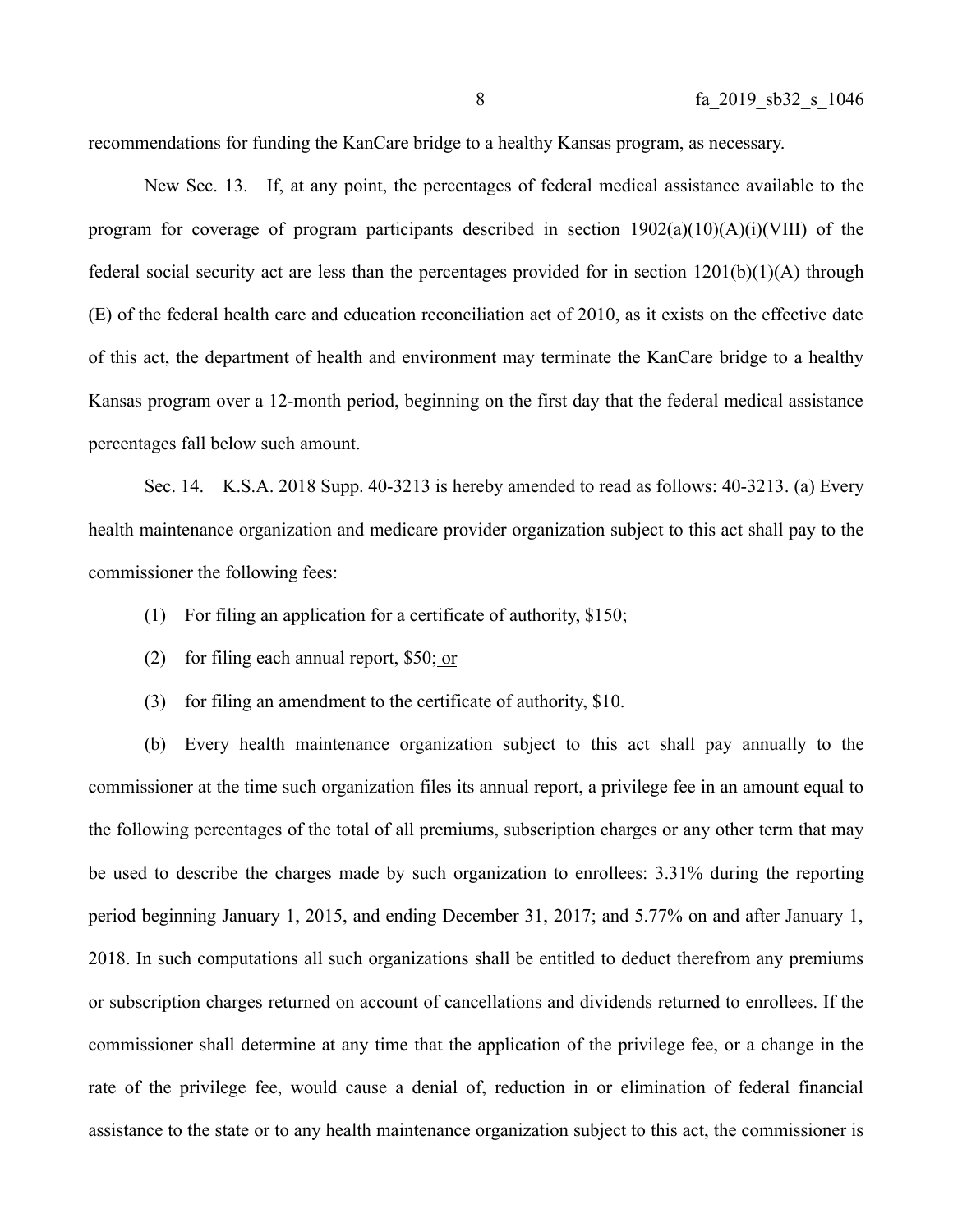hereby authorized to terminate the operation of such privilege fee or the change in such privilege fee.

(c) For the purpose of insuring the collection of the privilege fee provided for by subsection (b), every health maintenance organization subject to this act and required by subsection (b) to pay such privilege fee shall at the time it files its annual report, as required by K.S.A. 40-3220, and amendments thereto, make a return, generated by or at the direction of its chief officer or principal managing director, under penalty of K.S.A. 2018 Supp. 21-5824, and amendments thereto, to the commissioner, stating the amount of all premiums, assessments and charges received by the health maintenance organization, whether in cash or notes, during the year ending on the last day of the preceding calendar year. Upon the receipt of such returns the commissioner of insurance shall verify such returns and reconcile the fees pursuant to subsection (f) upon such organization on the basis and at the rate provided in this section.

(d) Premiums or other charges received by an insurance company from the operation of a health maintenance organization subject to this act shall not be subject to any fee or tax imposed under the provisions of K.S.A. 40-252, and amendments thereto.

(e) Fees charged under this section shall be remitted to the state treasurer in accordance with the provisions of K.S.A. 75-4215, and amendments thereto. Upon receipt of each such remittance, except as provided in section 8, and amendments thereto, the state treasurer shall deposit the entire amount in the state treasury to the credit of the medical assistance fee fund created by K.S.A. 2018 Supp. 40-3236, and amendments thereto.

(f) (1) On and after January 1, 2018, in addition to any other filing or return required by this section, each health maintenance organization shall submit a report to the commissioner on or before March 31 and September 30 of each year containing an estimate of the total amount of all premiums, subscription charges or any other term that may be used to describe the charges made by such organization to enrollees that the organization expects to collect during the current calendar year. Upon